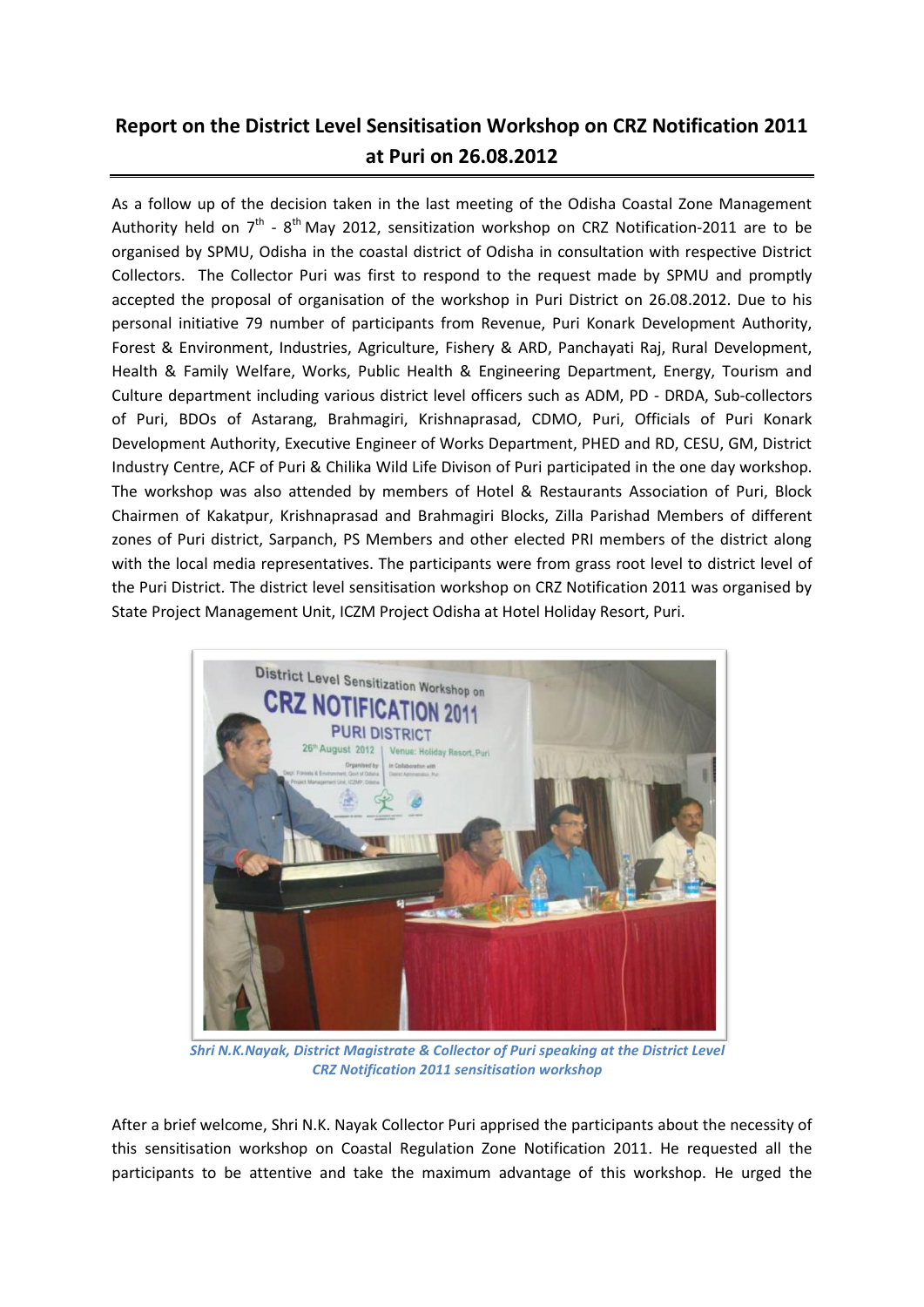participants to actively participate and clarify their doubts if any during the course of discussion. He thanked the Department of Forest & Environment, Govt of Odisha and the SPMU, ICZM Project Odisha for taking this initiative by way of organising this workshop.

Dr. A.K. Pattnaik, Project Director ICZMP made a presentation on the salient features of the CRZ Notification 2011. He gave a brief history of evolution of the CRZ notification, the difference between 1991 Notification and the present Notification, prohibited activities, permissible activities, procedures for CRZ clearance, post clearance monitoring, preparation of ICZM Plan and enforcement.



*Dr. A.K.Pattnaik, Project Director of ICZMP Odisha along with other dignitaries in the CRZ Notification 2011 workshop*

Dr. D.P. Rath from Center for Environment Education was the main Resource Person. He explained in great detail the each and every aspect of the notification. Dr. A.K. Sahu, Ecologist SPMU, ICZM Project Odisha dealt with the frequently asked questions.



*Participants at the CRZ Notification 2011 sensitisation workshop*